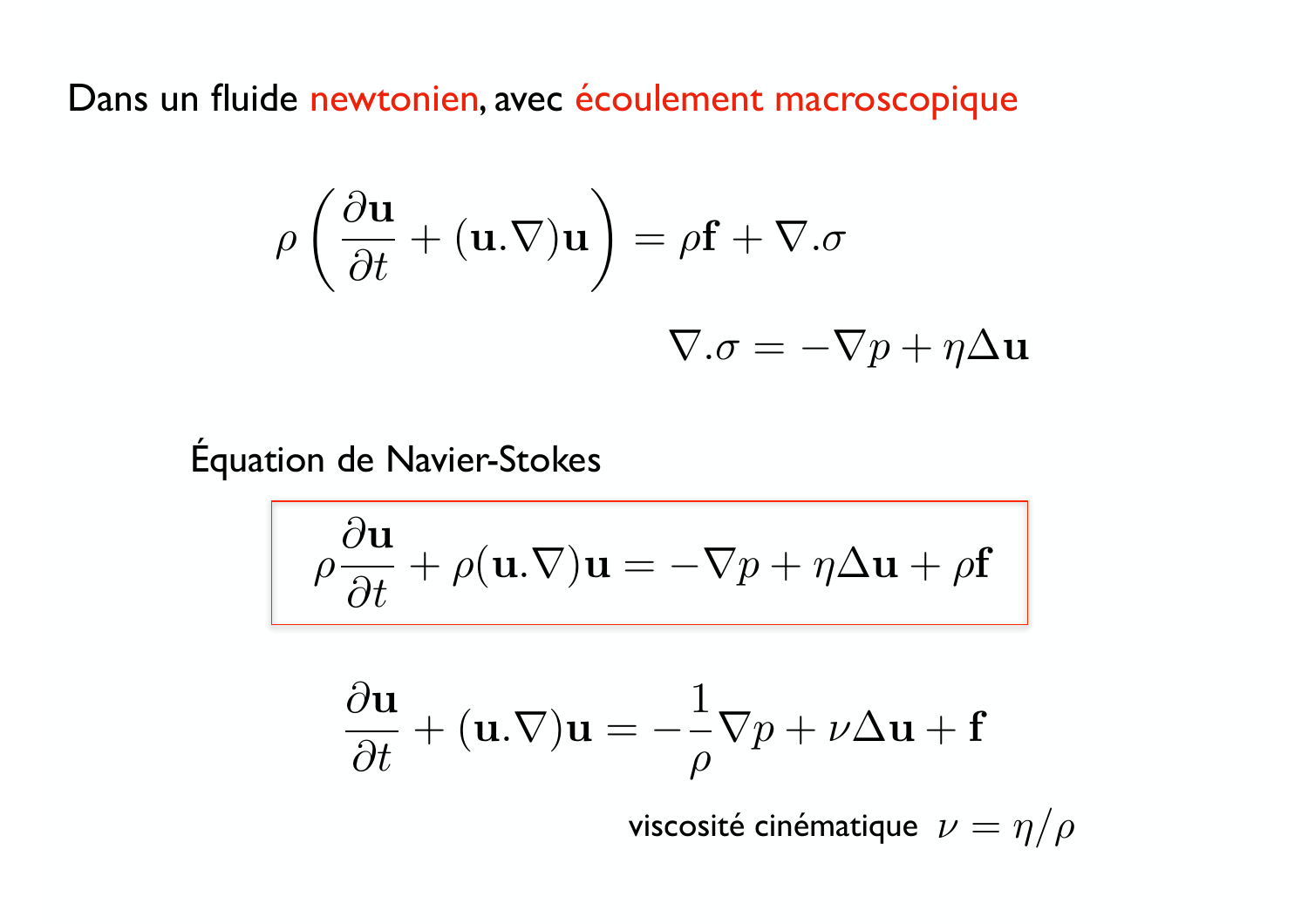L'équation de Navier-Stokes dans toute sa splendeur (horreur ?)

$$
\frac{\partial u_x}{\partial t} + u_x \frac{\partial u_x}{\partial x} + u_y \frac{\partial u_x}{\partial y} + u_z \frac{\partial u_x}{\partial z} = -\frac{1}{\rho} \frac{\partial p}{\partial x} + \nu \left( \frac{\partial^2 u_x}{\partial x^2} + \frac{\partial^2 u_x}{\partial y^2} + \frac{\partial^2 u_x}{\partial z^2} \right) + f_x
$$
  

$$
\frac{\partial u_y}{\partial t} + u_x \frac{\partial u_y}{\partial x} + u_y \frac{\partial u_y}{\partial y} + u_z \frac{\partial u_y}{\partial z} = -\frac{1}{\rho} \frac{\partial p}{\partial y} + \nu \left( \frac{\partial^2 u_y}{\partial x^2} + \frac{\partial^2 u_y}{\partial y^2} + \frac{\partial^2 u_y}{\partial z^2} \right) + f_y
$$
  

$$
\frac{\partial u_z}{\partial t} + u_x \frac{\partial u_z}{\partial x} + u_y \frac{\partial u_z}{\partial y} + u_z \frac{\partial u_z}{\partial z} = -\frac{1}{\rho} \frac{\partial p}{\partial z} + \nu \left( \frac{\partial^2 u_z}{\partial x^2} + \frac{\partial^2 u_z}{\partial y^2} + \frac{\partial^2 u_z}{\partial z^2} \right) + f_z
$$

Comment la simplifier ?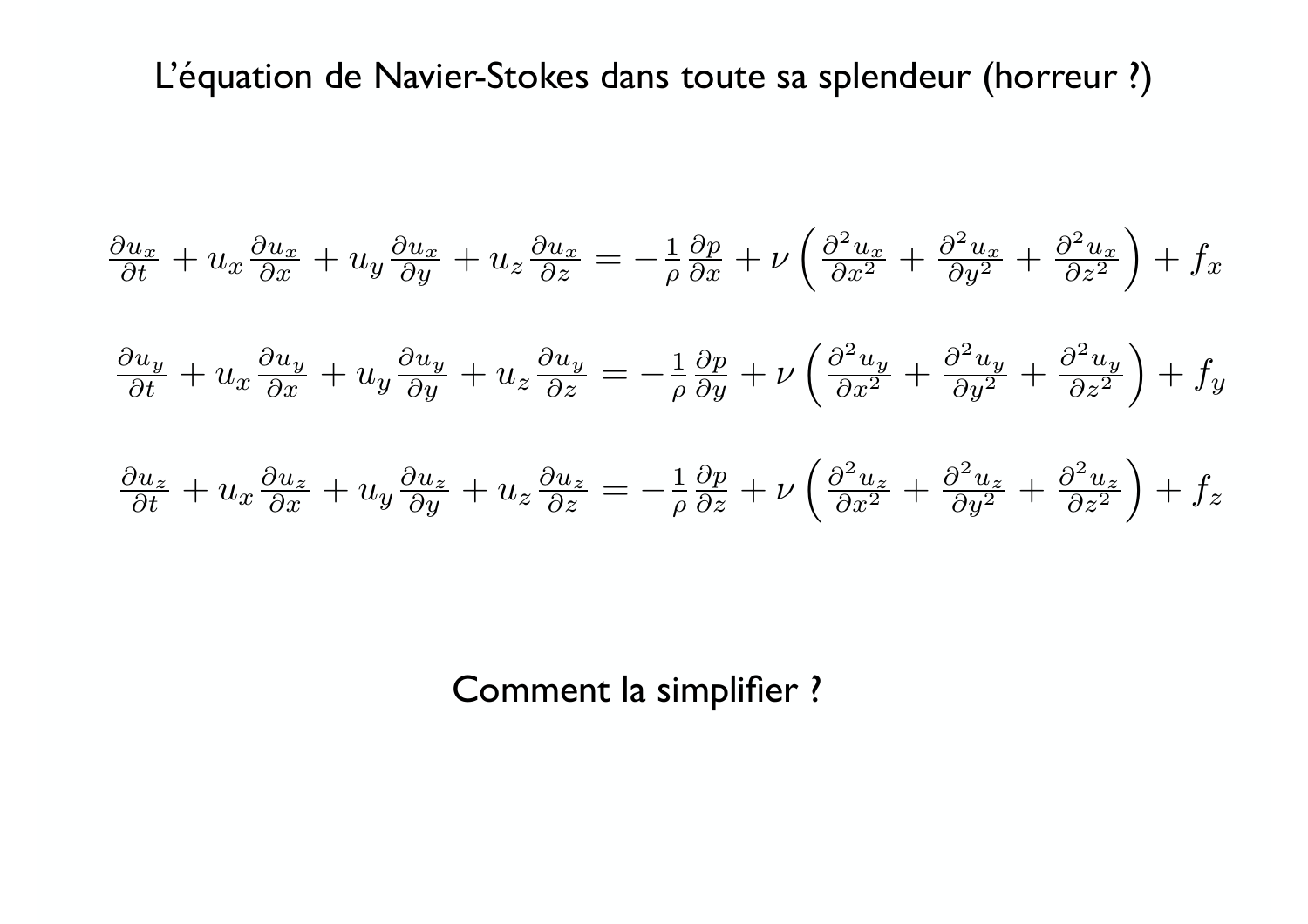Une analyse dimensionnelle de l'équation de Navier-Stokes

$$
\rho \frac{\partial \mathbf{u}}{\partial t} + \rho(\mathbf{u}.\nabla)\mathbf{u} = -\nabla p + \eta \Delta \mathbf{u} + \rho \mathbf{f}
$$
  
\n
$$
\mathbf{u} \sim U
$$
  
\n
$$
\nabla \sim 1/L \qquad \Delta \sim 1/L^2 \qquad \text{Échelle de longueur\npartition partiale de vitesse la\nvariation spatiale de vitesse\n
$$
\rho \mathbf{u}.\nabla \mathbf{u} \sim \rho \frac{U^2}{L} \qquad \text{Termi inertiel}
$$
  
\n
$$
\eta \Delta \mathbf{u} \sim \eta \frac{U}{L^2} \qquad \text{Termi
$$
visqueux
$$

$$
\frac{\rho \mathbf{u}.\nabla \mathbf{u}}{\eta \Delta \mathbf{u}} \sim \frac{\rho UL}{\eta} = \frac{UL}{\nu}
$$
 Nombre de Reynolds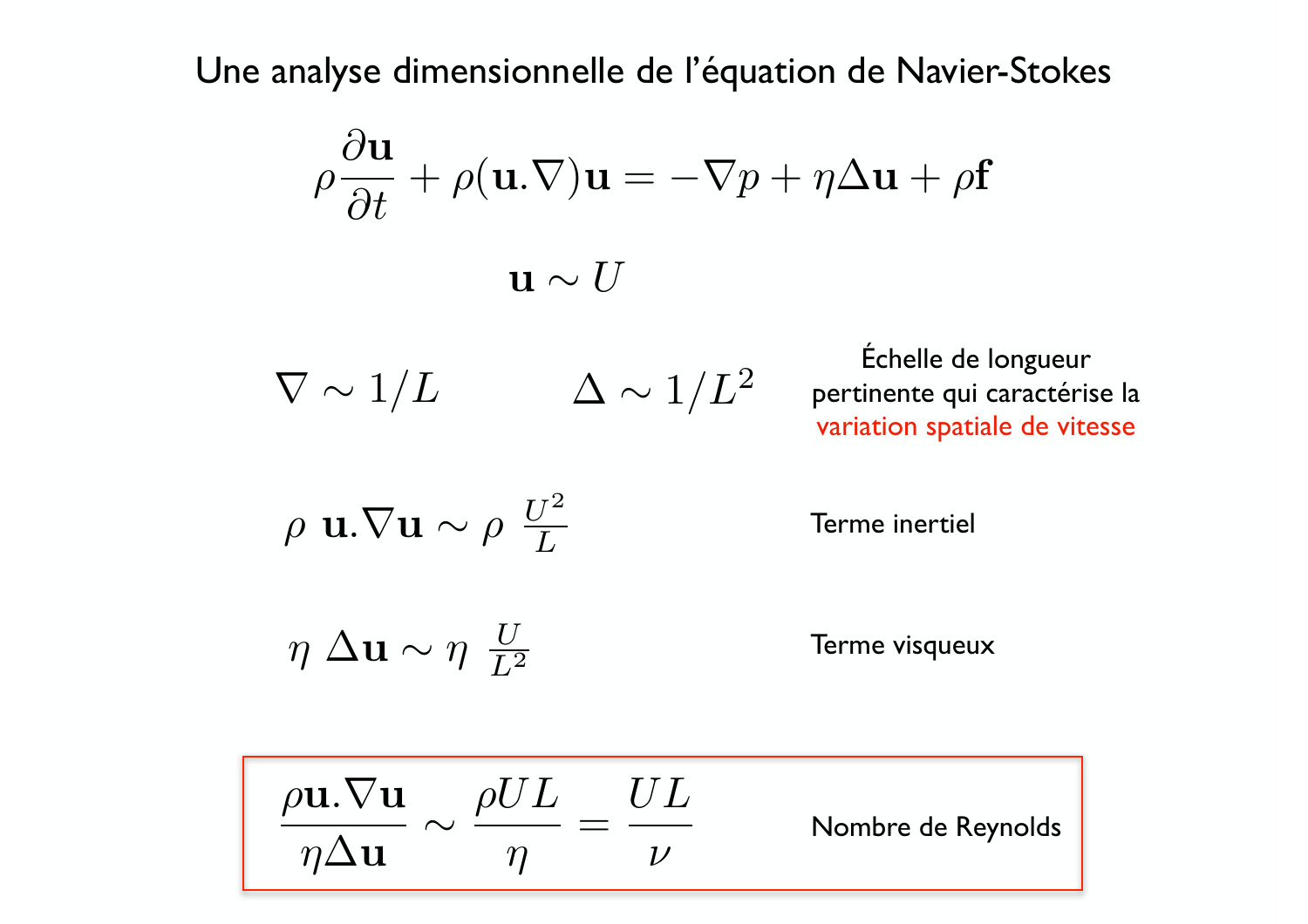#### Quelles conditions aux limites pour le champ de vitesse ?

#### Interface fluide/solide :

condition de non glissement à la paroi solide

Interface entre deux fluides non miscibles :

continuité des vitesses continuité des contraintes

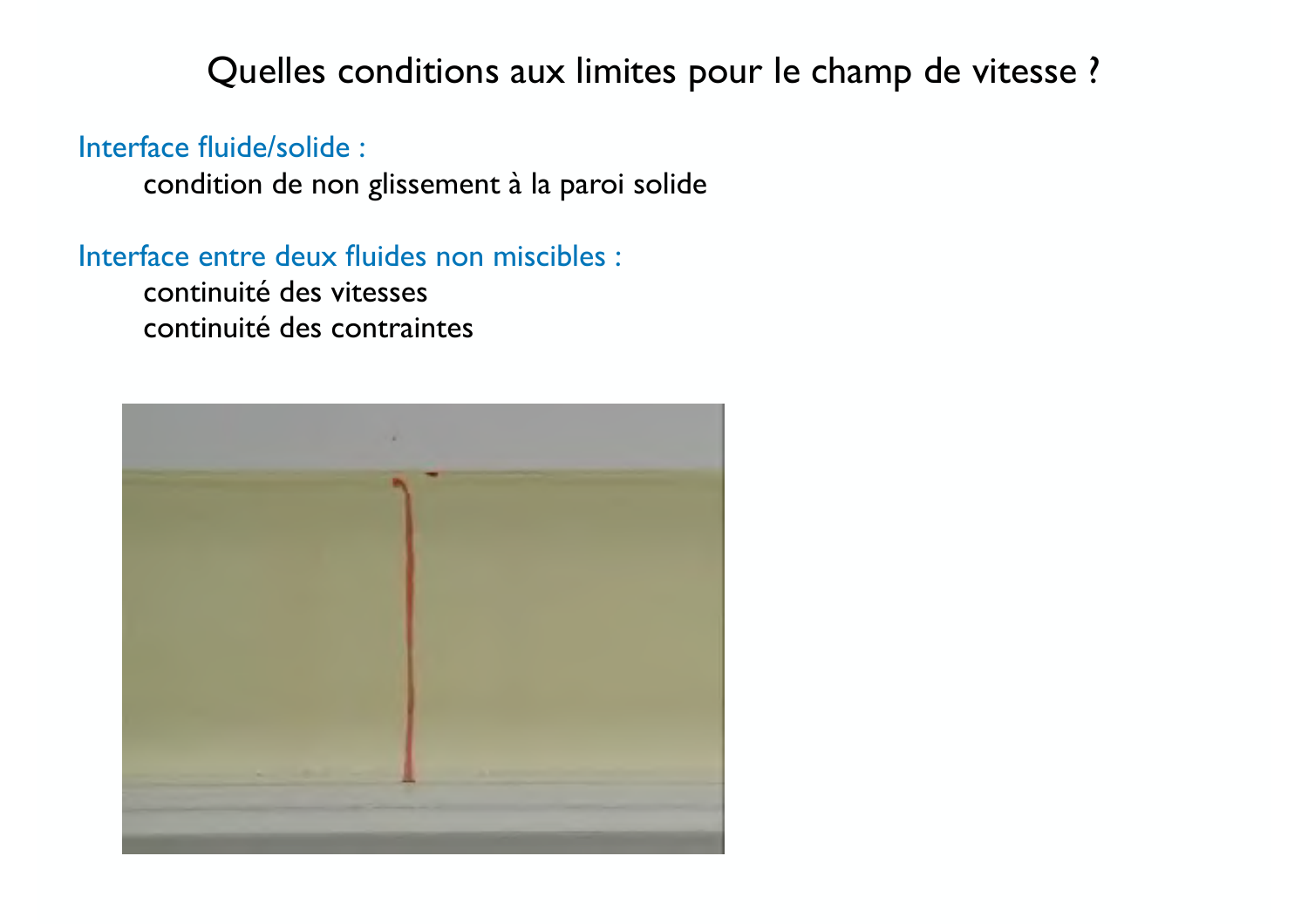## La tension de surface et la pression capillaire

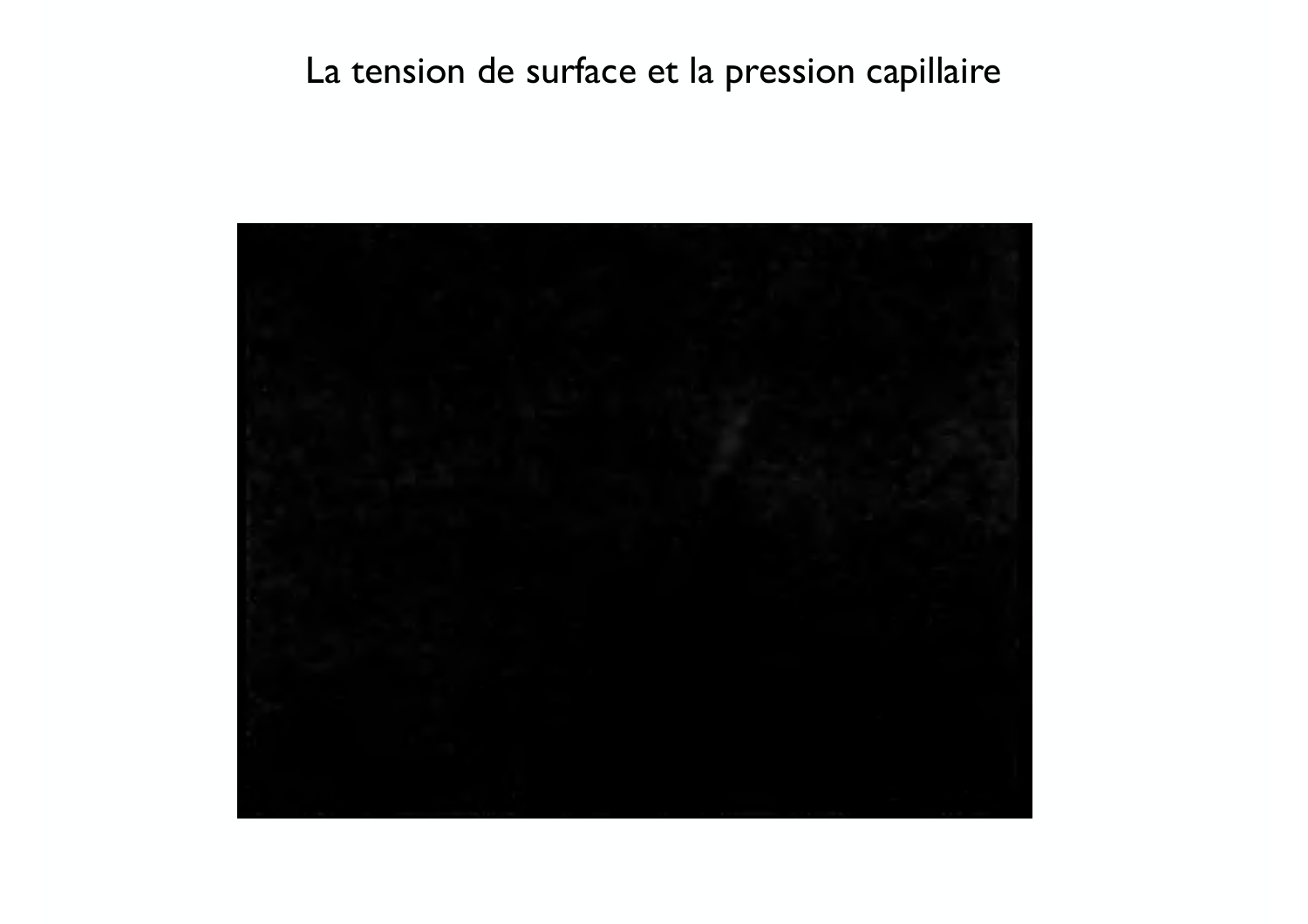## **Interfaces**





*u* énergie d'interaction entre deux molécules

 $\overline{S}$  Coût énergétique pour créer  $S$  :

$$
U_s \sim \frac{S}{a^2}u = \gamma S
$$

 $\gamma$  mesure ce défaut d'énergie par unité de surface

$$
\gamma \sim \frac{u}{a^2} \sim \frac{kT}{a^2}
$$

$$
u \sim 2 - 3 kT \sim 10^{-20} \text{J}
$$
  
\n $a \sim 0.3 \text{ nm}$   
\n
$$
\gamma \sim 100 \text{ mJ/m}^2 \text{ ou mN/m}
$$
  
\n
$$
\gamma_{\text{value}} \simeq 20 \text{ mN/m}
$$
  
\n
$$
\gamma_{\text{hulle}} \simeq 20 \text{ mN/m}
$$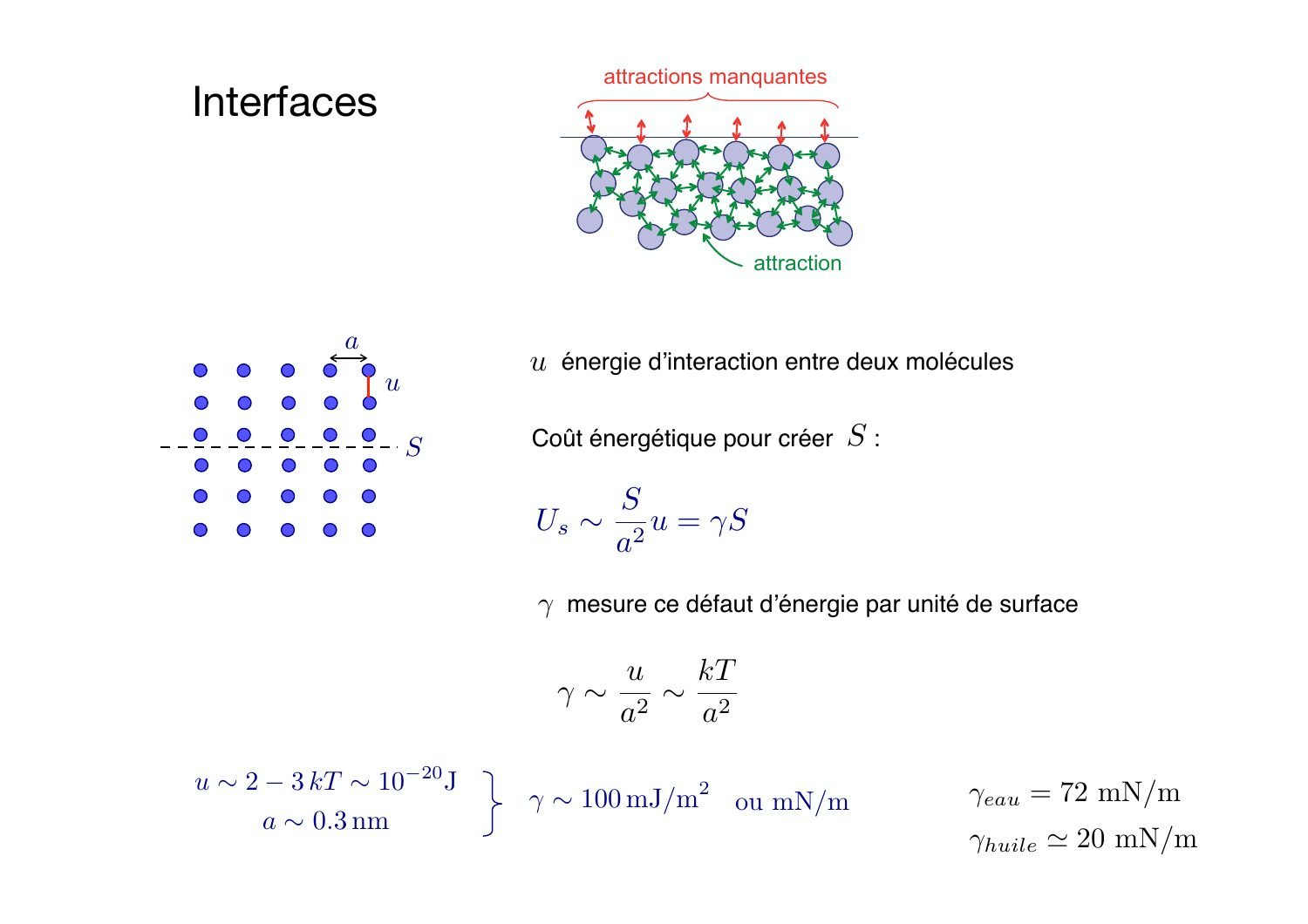$$
U_S=\gamma S
$$

La sphère est l'objet qui minimise sa surface à volume fixé





*Hergé "On a marché sur la lune"*



*Scott Kelly www.nasa.gov/station*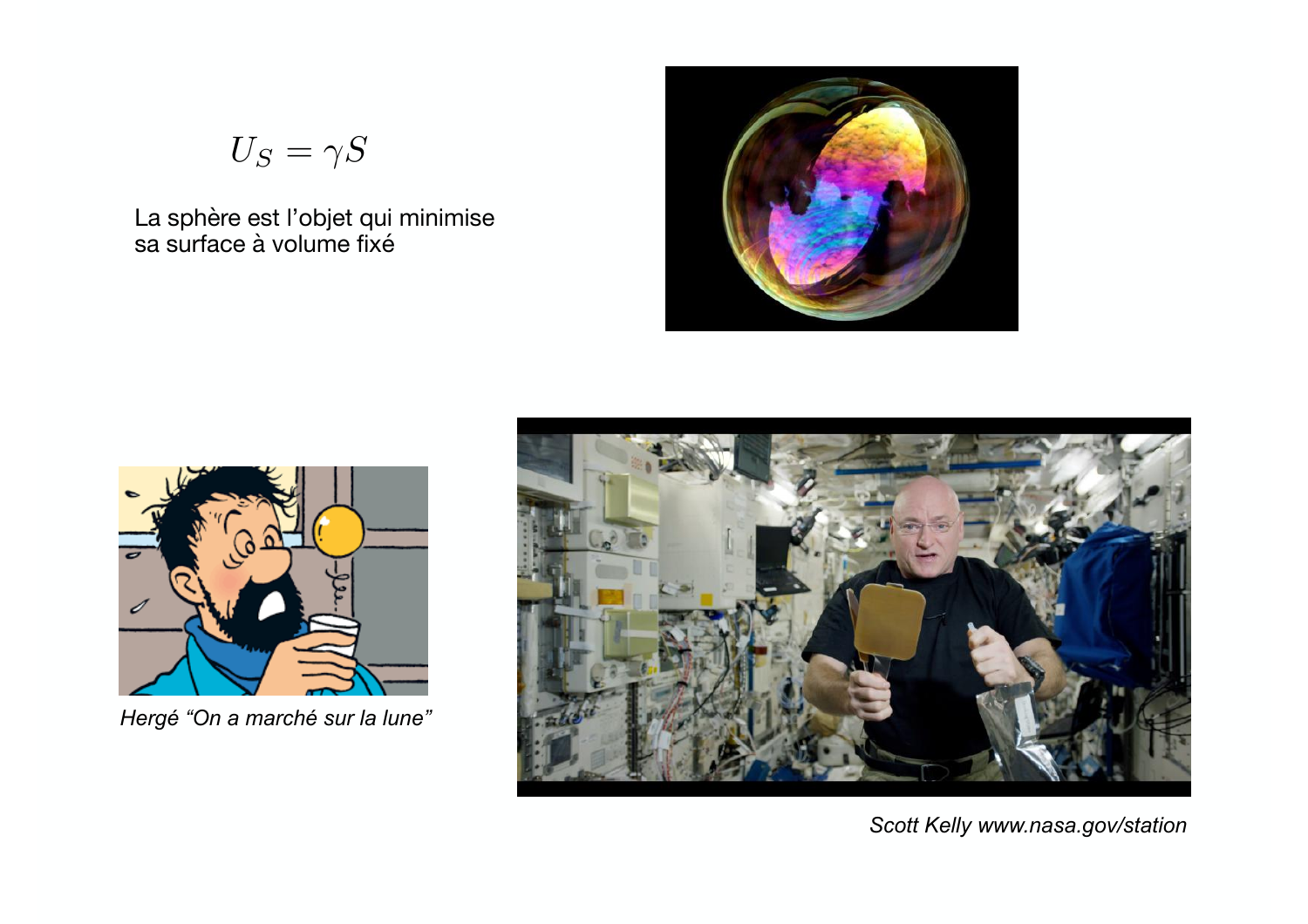*P*

Une goutte gonflée  $\Box$  On applique une surpression  $P$  par rapport à  $P_{atm}$ 



Travail reçu par la goutte :

$$
dW = dW_{piston} + dW_{atm} = (P - P_{atm}) dV
$$

$$
dV = d(\frac{4}{3}\pi R^3) = 4\pi R^2 dR
$$

$$
dU_s = d(4\pi R^2 \gamma) = 8\pi R\gamma \, dR
$$

*R*

*dV*

*Patm*

$$
dU = dU_s = dW
$$

$$
(P - P_{atm}) 4\pi R^2 dR = 8\pi R\gamma dR
$$

$$
P - P_{atm} = \frac{2\gamma}{R}
$$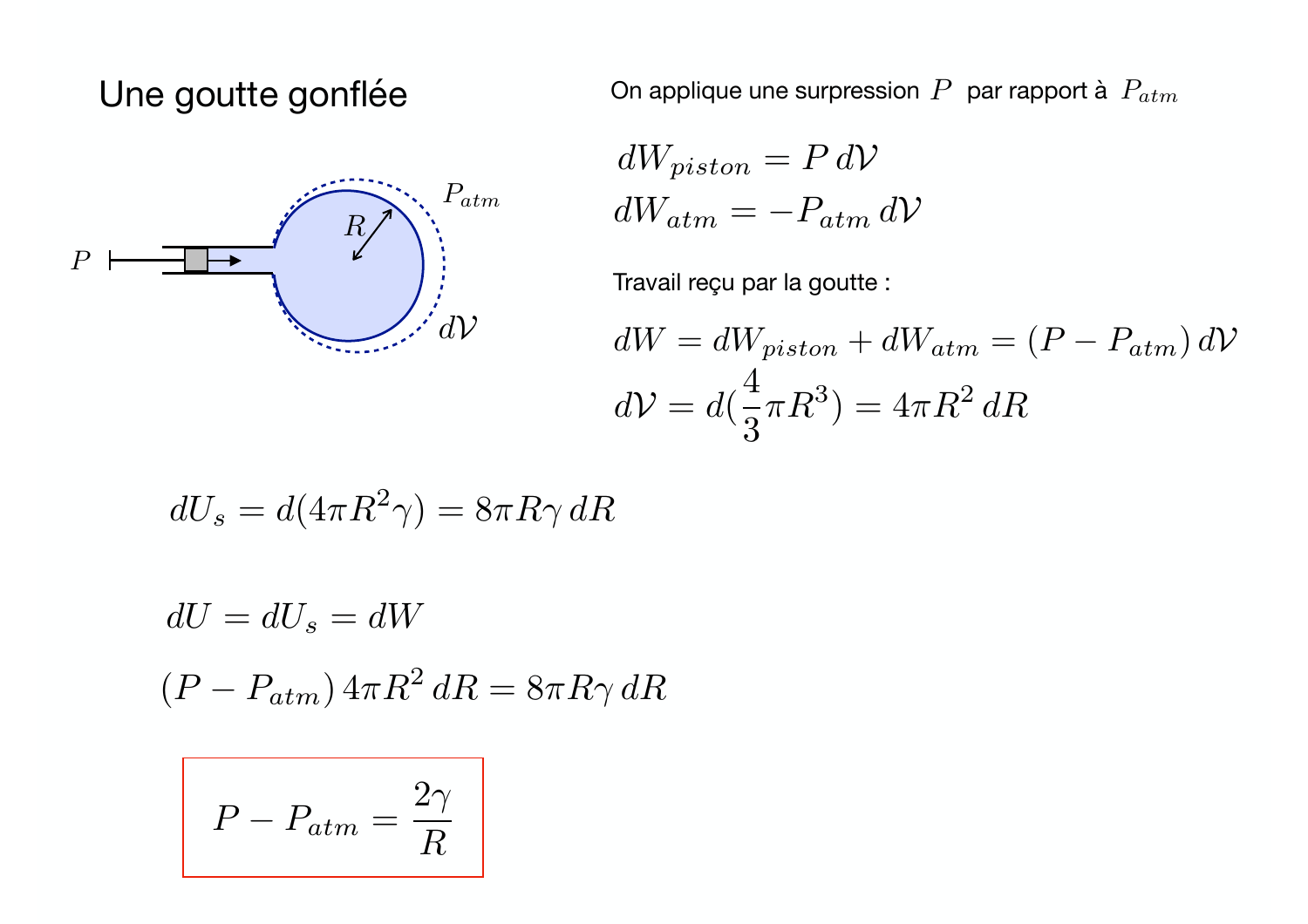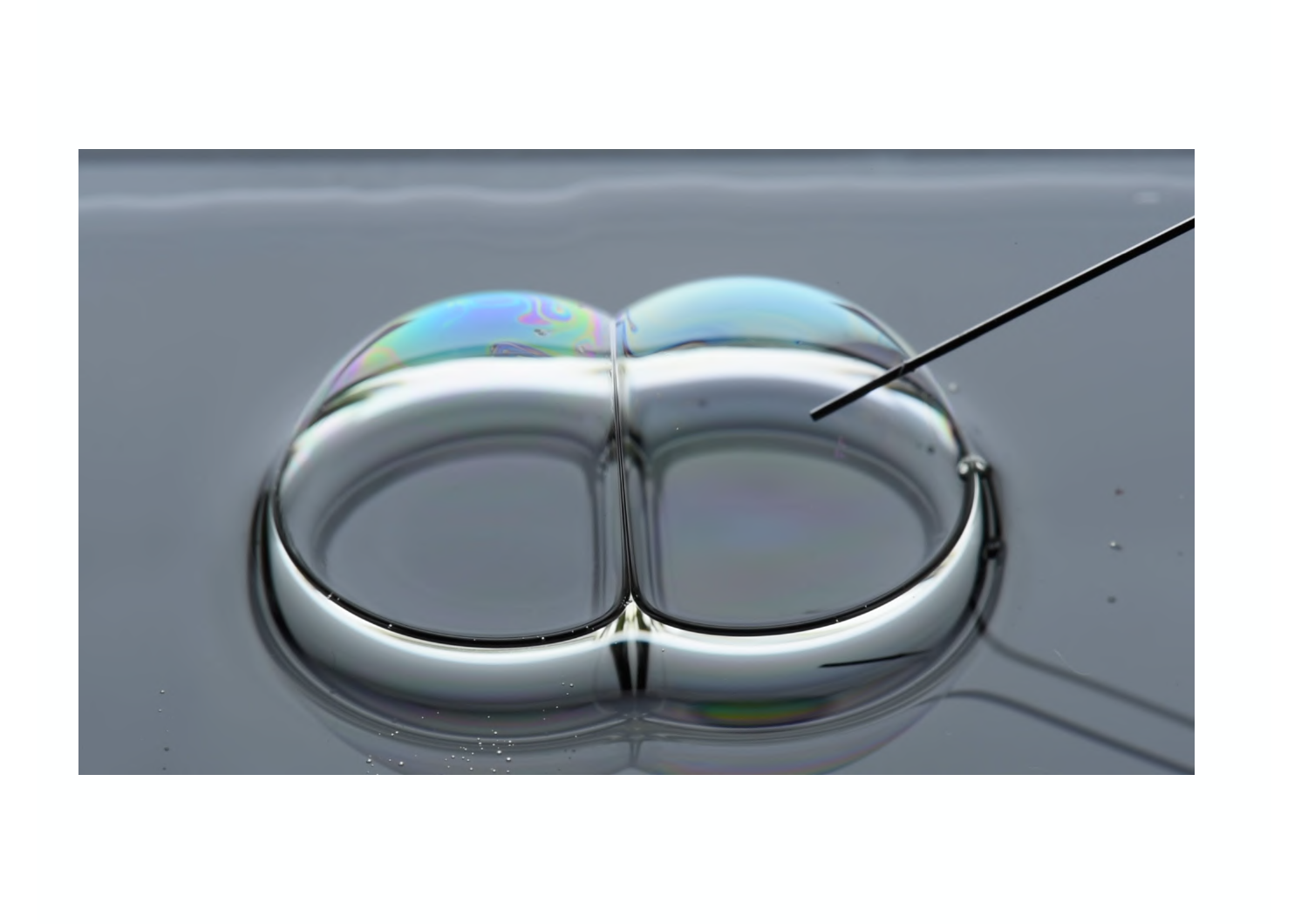$$
P_{in} - P_{atm} = \frac{4\gamma}{R}
$$



D.Quéré, C. Clanet, M. Fermigier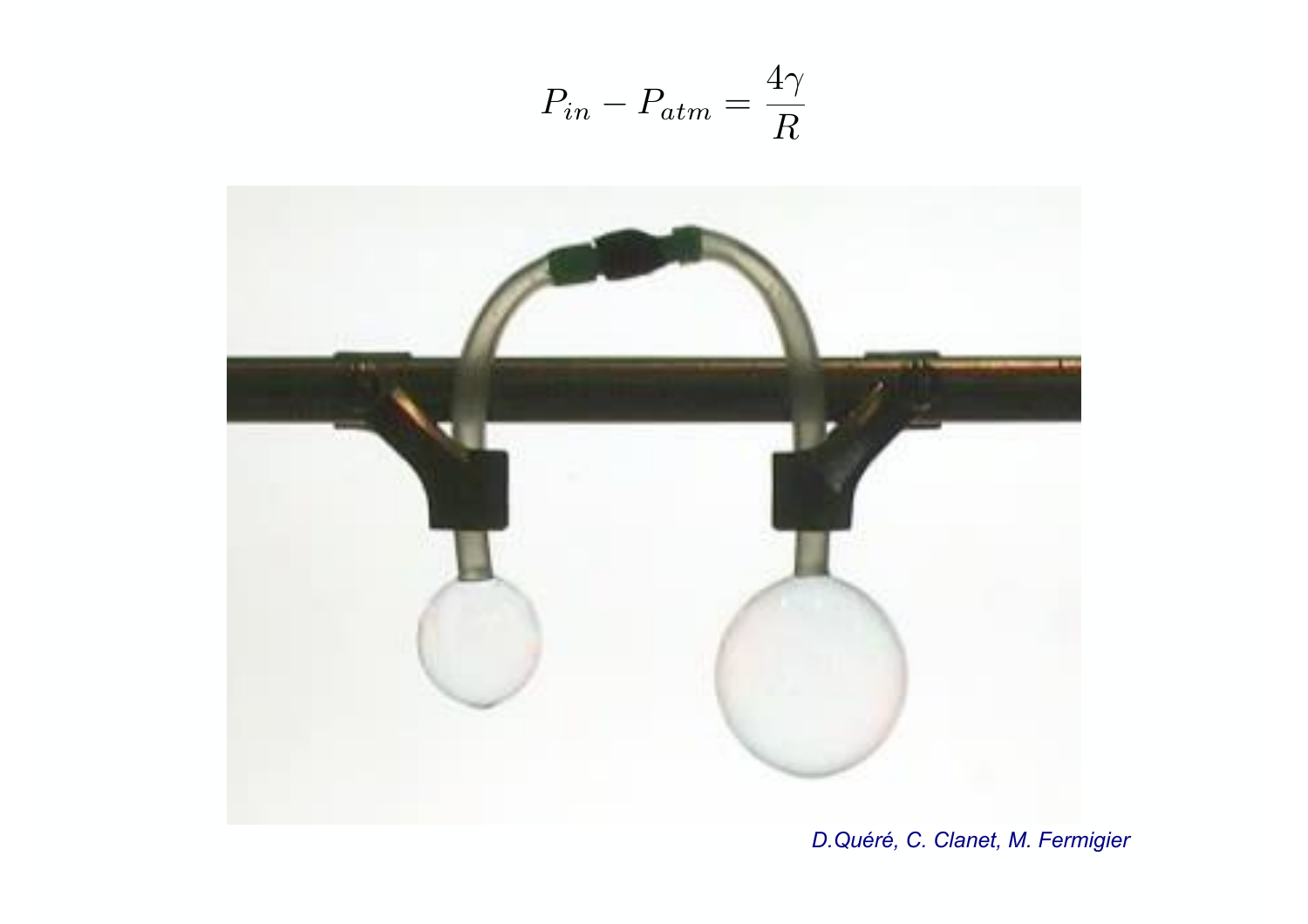

- $U_s = \gamma 2\pi H \, dR$
- $dV = 2\pi RH \, dR$

$$
(P - P_{atm}) 2\pi RH \, dR = 2\pi H \gamma \, dR
$$

$$
P - P_{atm} = \frac{\gamma}{R}
$$

Dans le cas général:

\n
$$
\Delta P = \gamma \left( \frac{1}{R_1} + \frac{1}{R_2} \right) = \gamma \mathcal{C}
$$
\nSaut de pression de Laplace

# de Laplace



$$
R_1 = R_2 = R
$$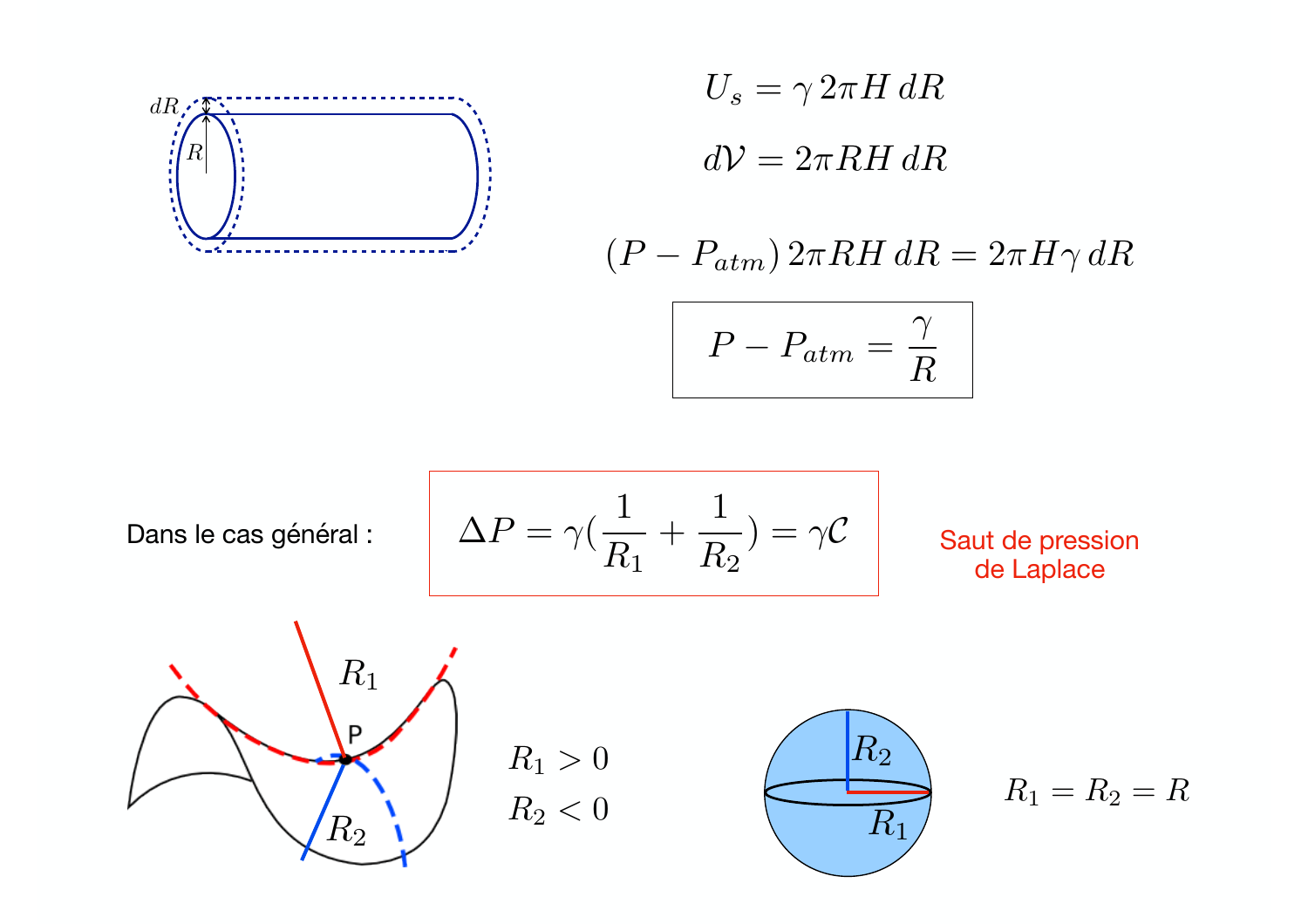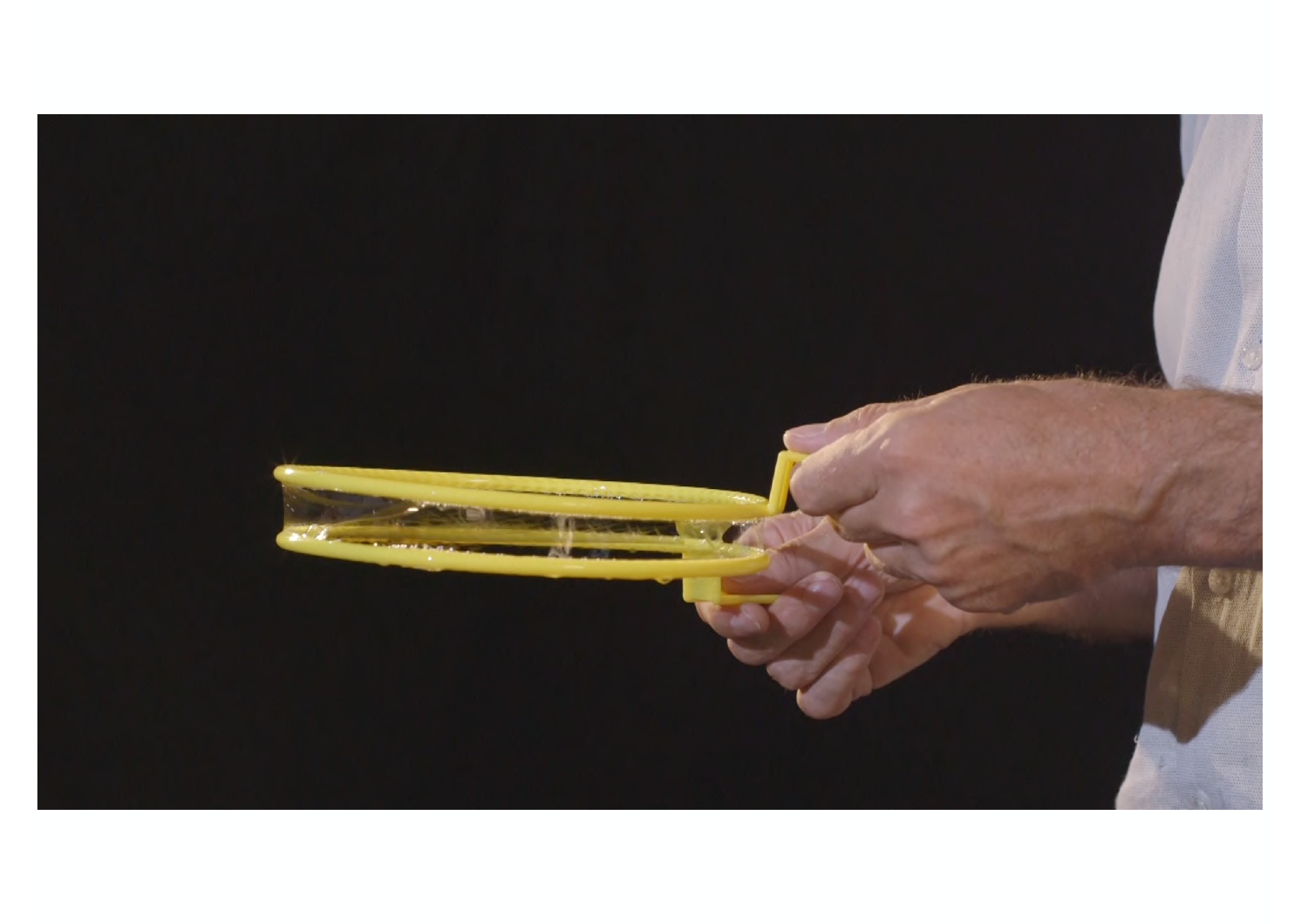







 $P_{film} - P_{atm} =$  $2\gamma$ *R*



 $P_{in} - P_{atm} =$  $4\gamma$ *R*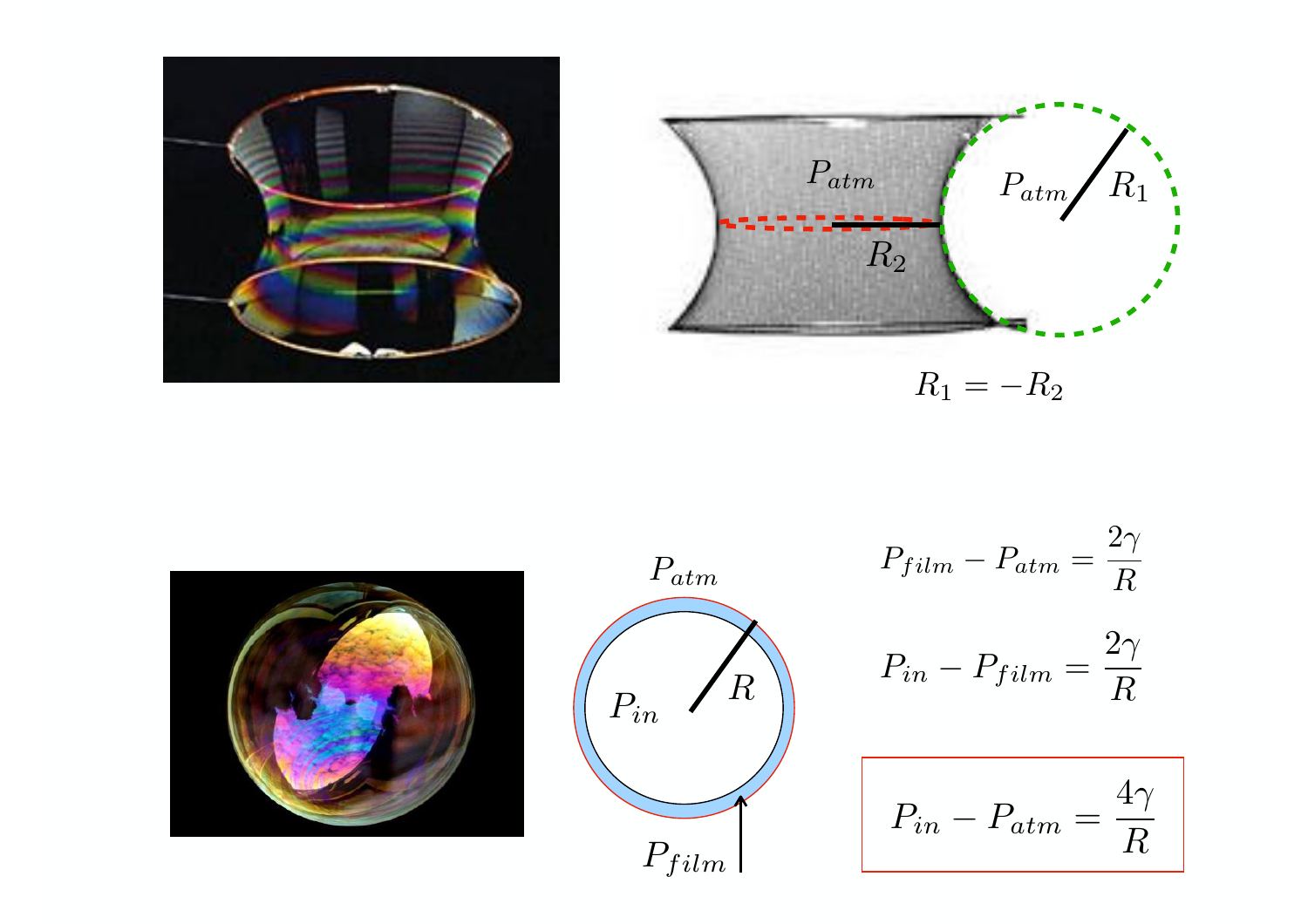Pression de Laplace : quelques ordres de grandeur…



Bulles de savon : *R* ~ 5 cm, γ ~ 35 mN/m Δ*P* ~ 3 Pa ~ 3.10-5 atm



Bulles de champagne :  $R \sim 0.1$  mm,  $\gamma \sim 50$  mN/m Δ*P* ~ 1000 Pa ~ 10-2 atm



Bulles de cavitation :  $R \sim 0.5$  μm,  $\gamma \sim 50$  mN/m Δ*P* ~ 105 Pa ~ 1 atm



Bulles d'hélium (métal irradié): *R* ~ 10 nm, γ ~ 103 mN/m Δ*P* ~ 2.108 Pa ~ 2000 atm

*Glam et al., J. Nuclear Mat. (2009)*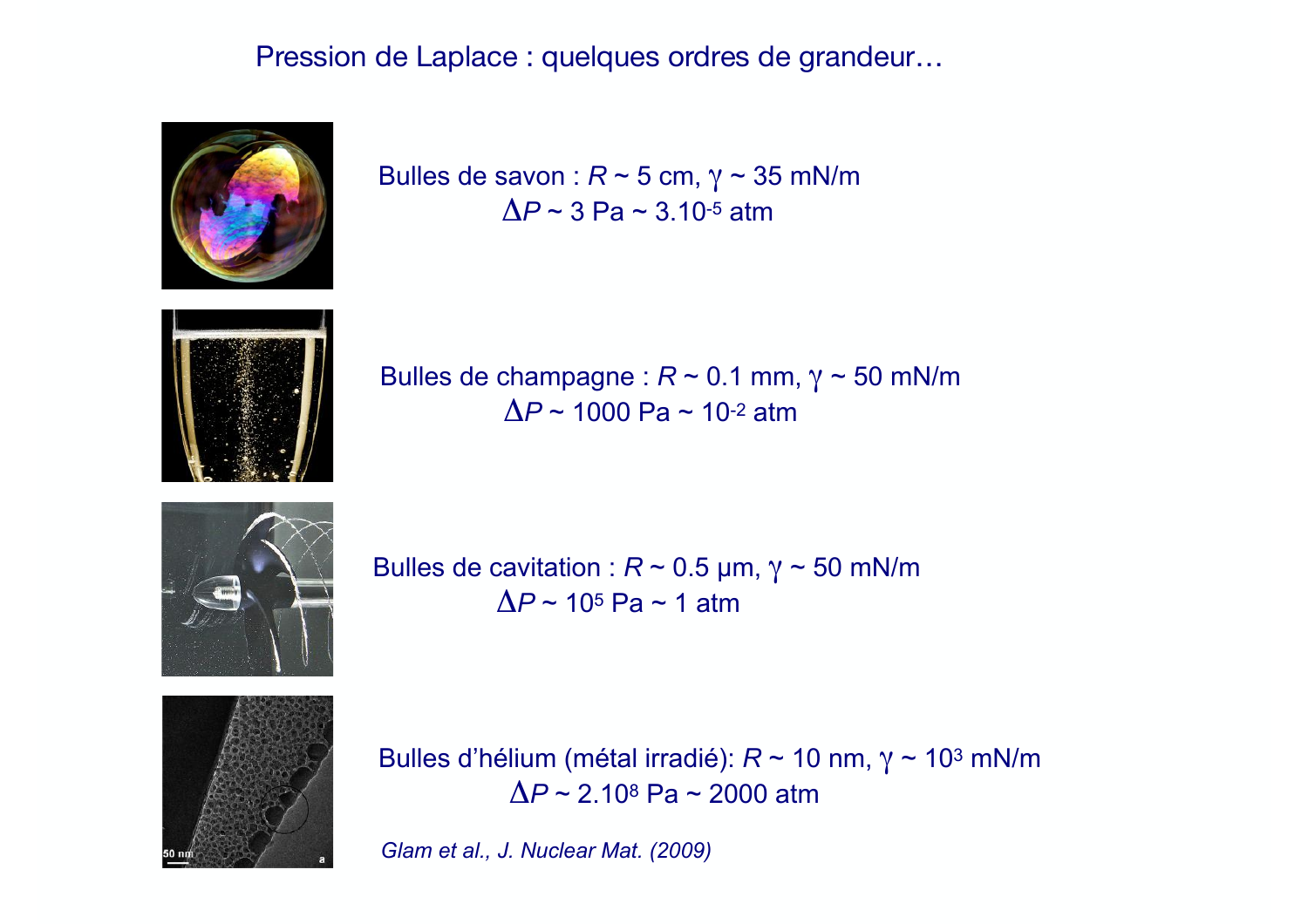#### 1.2 Surfaces sous tension



*D.Quéré, C. Clanet, M. Fermigier*